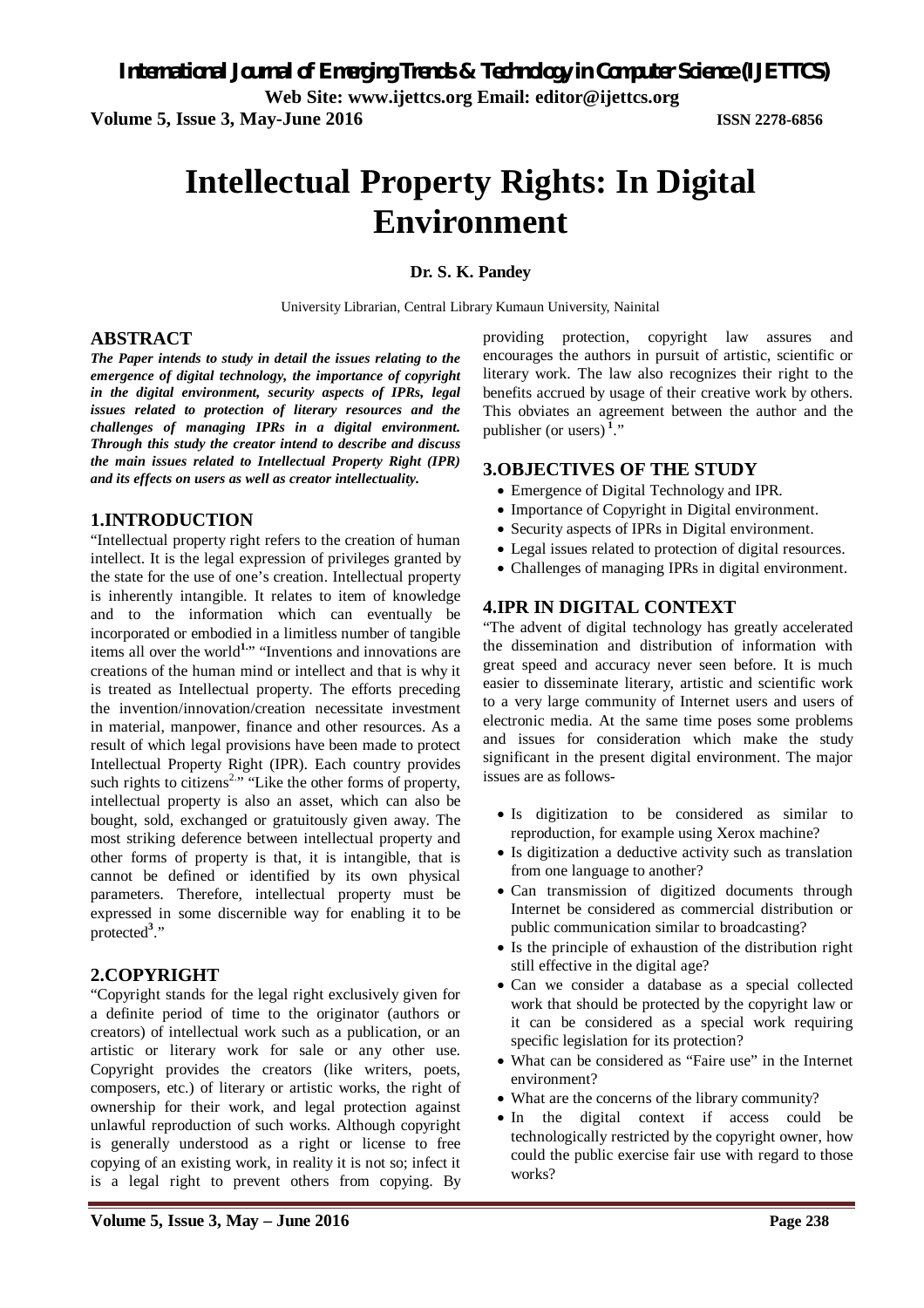### *International Journal of Emerging Trends & Technology in Computer Science (IJETTCS)* **Web Site: www.ijettcs.org Email: editor@ijettcs.org**

#### **Volume 5, Issue 3, May-June 2016 ISSN 2278-6856**

- Whether libraries should be prevented from employing digital technology to preserve work by making three copies-an archival copy, a master copy and a use copy?
- Whether Internet Service Providers (including libraries and educational institutions) should be liable for copyright infringement merely because they facilitated the transmission of digital data (Zeroes and Ones) that translated into another party's copyrighted work?<sup>5</sup>"

#### **5.FAIR USE**

"The application of the conceptual doctrine of 'fair use' has attracted incessant debate. The Framework of 'fair use' is volatile and takes shape according to the time and place of application of the doctrine and subject matter to which it is applied. The doctrine is created by judiciary, based upon the principle of equitable and natural justice and to impress upon the owner of the copyright that he has a responsibility towards the society. It is complementary to the concept of 'compulsory licensing', which is granted by statute. However, there are certain limitations to the use of the doctrine and owns to prove the justification of using doctrine is assigned to the user<sup>1</sup>".

#### **6.INFORMATION TECHNOLOGY ACT-2000**

"The Parliament of India has passed the Information Technology Act-2000 which provides the legal infrastructure for e-commerce in India. This act has received the assent from the President of India and has become the law of the land in India. It is the first Cyber Law of the country.

### **7.CYBER LAW**

Cyber Law is a term which refers to all the legal and regulatory aspects of Internet and the World Wide Web. Anything that concerns with or related to or emanating from any legal aspects or issues concerning any activity of netizens and others, on Internet in cyber space comes within the ambit of cyber law<sup>5.</sup>"

#### **8.IPR VIOLATION IN THE NAME OF CREATIVITY**

"Intellectual property rights provide the foundation upon which innovation is shared, creativity encouraged and consumer trust reinforced. But the digital world poses a new challenge — how to manage the balance when the consumer is the creator, when the marginal cost of copying is zero, when enforcement of existing law is extremely difficult, and when "free" access to information and content is considered by many to be a right. If take an example from a famous TV show Lost Series 5 was the most pirated show in 2010, with over 2 million downloads in the first week and reports of over 100 000 people

sharing a single "torrent" (metadata file for peer-to-peer sharing). Within 20 minutes of the broadcast of the final episode of Lost, a subtitled version in Portuguese reportedly appeared on a pirate website. Endemic copyright infringement facilitated by broadband infrastructure is increasingly drawing the telecommunications and Internet communities into the debate on intellectual property rights. The film, music, publishing and television industries are putting pressure on Internet carriers and service providers to play a more active role in addressing both commercial copyright infringement and infringement by consumers. But in the same way as a Library professional it is a high time for as to consider the matter.

Telecommunication regulators are increasingly being looked to as the authority to implement rules that protect copyright, while at the same time protecting consumer interests and encouraging investment and service innovation within the digital economy, so cant we do the same thing while talking on intellectual literary works?<sup>4</sup>"

### **9.IPR ISSUES IN SOCIAL NETWORKING SITES**

"Social networking sites are widely used for publishing and sharing user-generated content. The opportunity for users to post copyrighted material — whether inadvertently or intentionally — is significant. For example, there are now 750 million Facebook users, one billion tweets are sent per week via Twitter, more than 48 hours of video are uploaded every minute on YouTube, Flickr hosts more than 5 billion images, and in July 2011 the Apple App store announced that 15 billion applications had been downloaded since the opening of the store in 2008. Under pressure from the creative industries, Google implemented a number of policies in December 2010 to help dissuade people from searching for illegal copyright material. MySpace has introduced a "take down stay down" service that not only removes improperly posted video or audio content, but also marks it with a digital "fingerprint". This prevents the user from simply reposting the content under a different user name. YouTube operates a similar content identification system, which not only filters content, but also offers rights holders the opportunity to monetize their content<sup>6.</sup>"

#### **10.FINDINGS & SUGGESTION**

The study tells us that in the present digital environment the way of violating copyright has changed. Traditionally we found that in the past people copies intellectual work directly to earn money by not letting the creator know about it. But in the present time, scenario has changed and now it is kind of a business to earn money in the name of sharing information. The violator shares the intellectual work in the name of sharing the information for the benefit of the society. But in response of that the violator